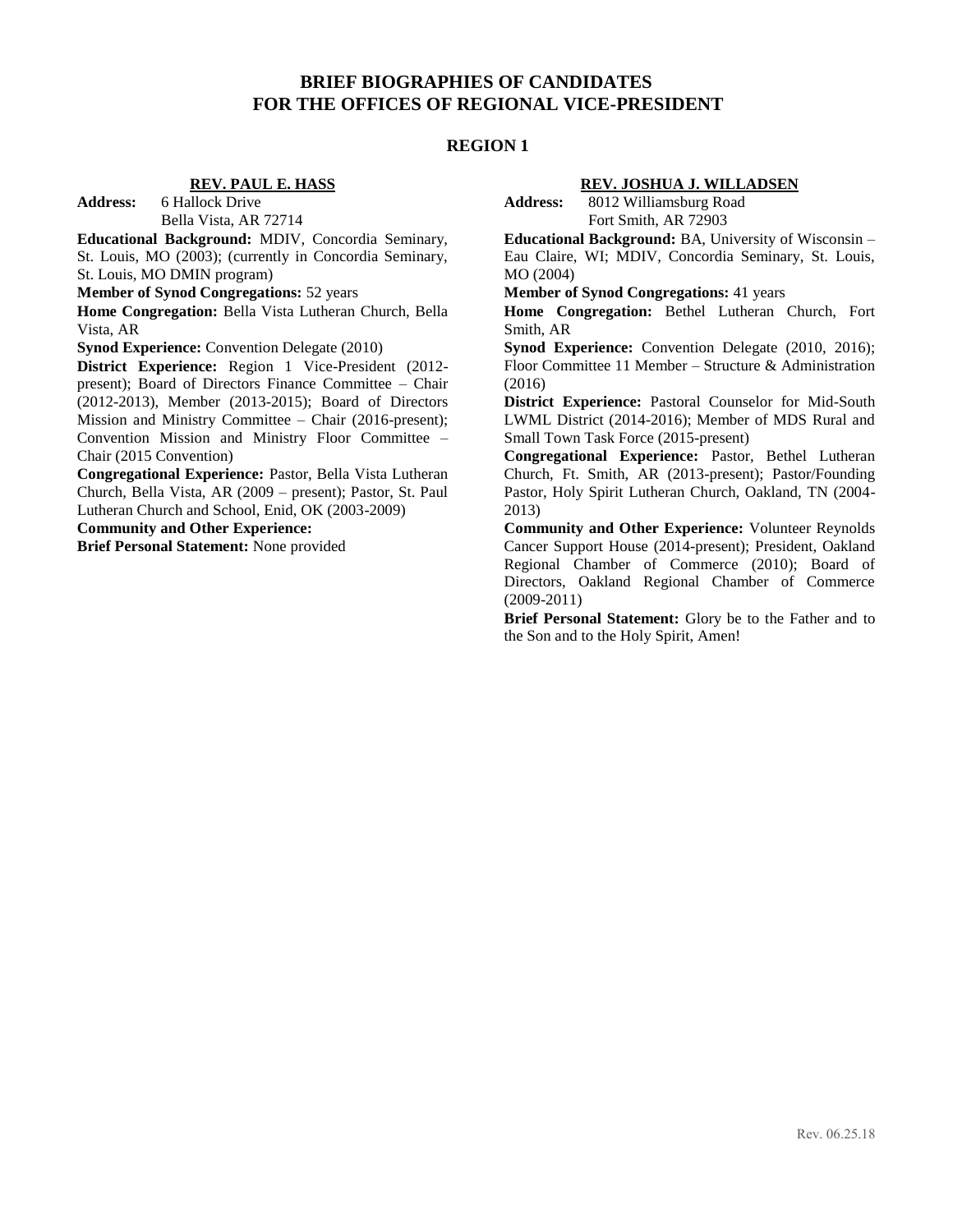### **REV. JONATHAN M. BEYER**

**Address:** 208 Brentwood Hot Springs, AR 71901

**Educational Background:** BA, Concordia College, St.

Paul, MN (1981); MDIV, Concordia Seminary, St. Louis, MO (1985)

### **Member of Synod Congregations:** 59 years

**Home Congregation:** First Lutheran Church, Hot Springs, AR

### **Synod Experience:**

**District Experience:** District Vice-President (Region 2) (2003-2006); Circuit Counselor/Visitor (1997-2003, 2006- 2009, 2015-present)

**Congregational Experience:** Pastor, First Lutheran Church, Hot Springs, AR (1994-present); Pastor, Trinity Lutheran Church, Clinton, MO (1985-1994)

**Community and Other Experience:** YMCA Board of Directors (2002-2014); Community Counseling Services Board of Directors (2000-present)

**Brief Personal Statement:** My passion is seeing people come alive in their faith in Christ, be it the first time or as a lifelong member hungering more for the Word of God and stepping out in faith to share the Good News with others as a fully committed disciple of Jesus Christ.

# **REV. KEVIN R. CONGER**

**Address:** 1204 Hill Street

Jacksonville, AR 72076

**Educational Background:** MDIV, Concordia Theological Seminary, Ft. Wayne, IN (2001)

**Member of Synod Congregations:** 60 years

**Home Congregation:** Hope Lutheran Church, Jacksonville, AR

**Synod Experience:** Convention Delegate (2013)

**District Experience:** MDS LWML Junior Counselor, Senior Counselor (2010-2011); Circuit Visitor (2012 present); Convention Floor Committee Member (2012); Rural Small Town Ministry (RSTM) Chairman (2015 present)

**Congregational Experience:** Pastor, Hope Lutheran Church, Jacksonville, AR (2001-present)

**Community and Other Experience:** Lutheran High School Executive Board (2001-2008), Chairman (2003- 2005), Personnel Committee (2005-2008); Little Rock Air Force Base Community Relations (2009-2010); Veteran Clergy Partnership (2016-present); V.A. Directed Mental Health Clinician Community Clergy Collaboration (MC4) (2018-present)

**Brief Personal Statement:** The ministry is a calling to service. May the Lord of the Church continue to direct and raise up faithful servants for the work of His kingdom here in the Mid-South District.

### **REV. JAMES C. WALTER**

**Address:** 7807 Evergreen Drive Little Rock, AR 72205

**Educational Background:** MDIV, Concordia Seminary, St. Louis, MO (1991)

**Member of Synod Congregations:** 64 years

**Home Congregation:** Grace Lutheran Church, Little Rock, AR

**Synod Experience:** Convention Delegate (1992, 2004, 2010); Participant, Model Theological Conferences in Phoenix, AZ (2002, 2005)

**District Experience:** Circuit Counselor (Michigan District, 1994-1995, Mid-South District 2003-2006, 2014- 2015); Regional Vice-President, Region 2 (2006-2012, 2015-2018), First VP (2009-2012), Second VP (2015- 2018); Chairman, Mid-South District Board of Directors (2009-2012)

**Congregational Experience:** Pastor, Grace Lutheran Church, Little Rock, AR (1995-present); Pastor, Christ Lutheran Church, White Cloud, MI (1991-1995)

**Community and Other Experience:**

**Brief Personal Statement:** None provided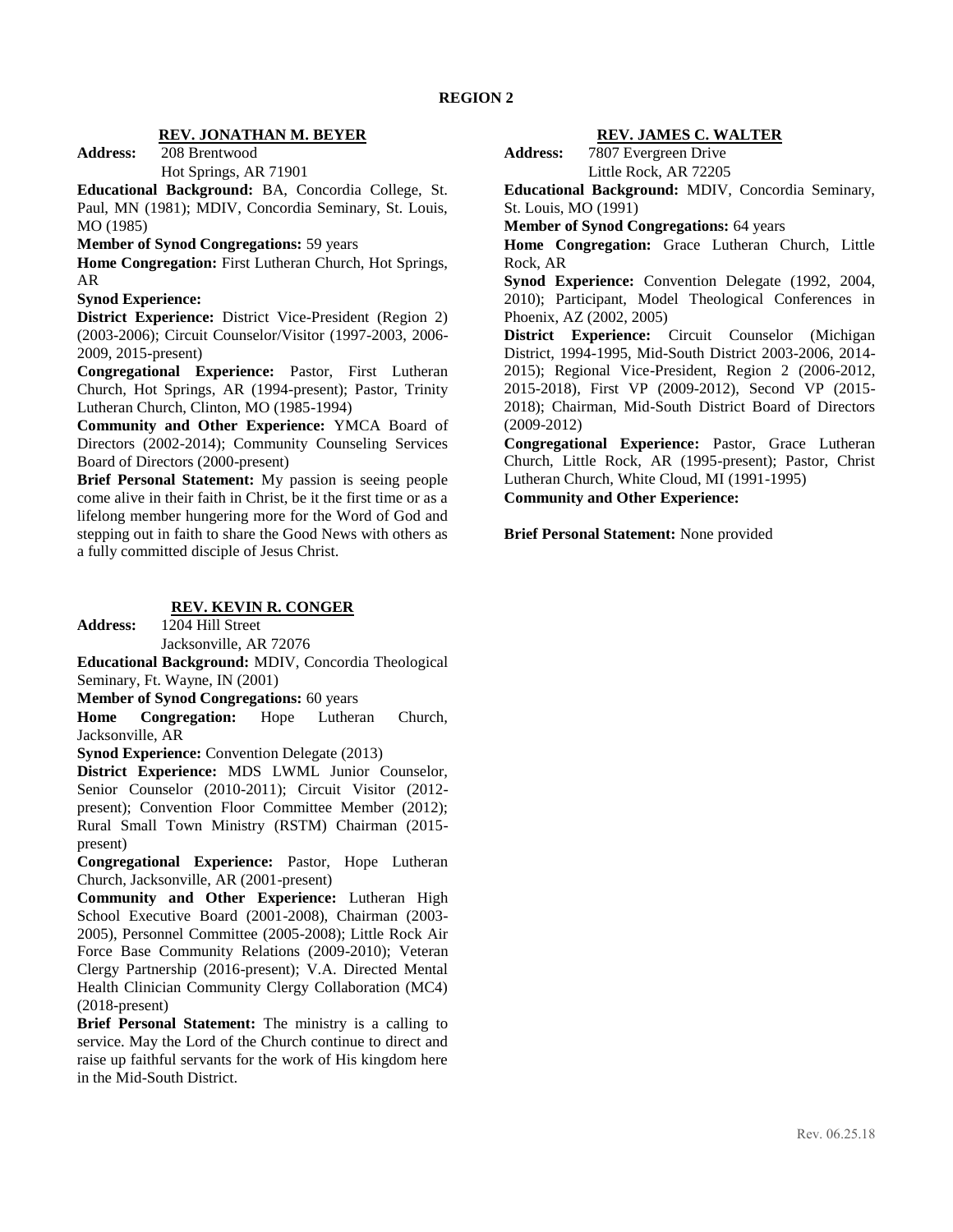#### **REV. WILLIAM D. MILLER**

**Address:** 6229 Saint Elmo Road Bartlett, TN 38135

**Educational Background:** MDIV, Concordia Seminary, St. Louis, MO (2008); (current PHD candidate, Concordia Seminary, St. Louis, MO)

### **Member of Synod Congregations:** 17 years

**Home Congregation:** Immanuel Lutheran Church, Memphis, TN

**Synod Experience:** Adjunct Faculty and Curriculum Writer for Concordia Seminary, St. Louis, MO (2011- 2014)

### **District Experience:**

**Congregational Experience:** Senior Pastor, Immanuel Lutheran Church, Memphis, TN (2014-present); Associate Pastor for Outreach and Church Planting, Messiah Lutheran Church, St. Louis, MO (2012-2013); Associate Pastor, Grace Lutheran Church, Knoxville, TN (2008- 2011)

**Community and Other Experience:** Volunteer Coordinator for the Peace Center in St. Louis (2011-2012) **Brief Personal Statement:** None provided

#### **REV. CHARLES J. NEUGEBAUER**

**Address:** 2082 Donnington Cove Germantown, TN 38138

**Educational Background:** BA, University of Delaware; MDIV, Concordia Seminary, St. Louis, MO (1983)

**Member of Synod Congregations:** 62 years

**Home Congregation:** Christ the King Lutheran Church, Memphis, TN

**Synod Experience:** LCEF Promotions; LCEF Nominating Committee

**District Experience:** First Vice-President (2 terms); Board of Directors Chairman (2 terms); Boards – Evangelism, Youth, Church Planting, Campus, LWML District Pastoral Counselor (2 terms)

**Congregational Experience:** Pastor, Christ the King Lutheran Church, Memphis (1995-present); Pastor, Messiah Lutheran Church, Boston, MA (1988-1995); Pastor/Church Planter, Trinity Lutheran Church, Gallatin, TN (1983-1988)

**Community and Other Experience:** United States Navy (1972-1977); Rotary Club (1983-1988); Civic Associations (1983-present)

**Brief Personal Statement:** The Mid-South District has always been one of the most mission-oriented districts in the Synod. Sharing the Gospel with the lost has always been our main theme and purpose. Over the years, I have been blessed and privileged to seek to keep that focus alive in the midst of all the changes within both our District and Synod. If our gracious Lord grants me one last term in this office, I intend to reenergize and equip our congregations to be faithful to both our Confessions and to help reignite our shared calling to make disciples of all nations.

#### **REV. ANDREW W. TOOPES**

**Address:** 334 Sylvan Circle Bowling Green, KY 42101

**Educational Background:** BA, Concordia College, St. Paul, MN; MDIV, Concordia Theological Seminary, Ft. Wayne, IN (1983)

**Member of Synod Congregations:** 61 years

**Home Congregation:** Holy Trinity Lutheran Church, Bowling Green, KY

**Synod Experience:** Convention Delegate (1992, 2016)

**District Experience:** Mission Board, Mid-South District (12 years); Mission Board Chairman, Eastern District (3 years); Mission Board, Florida-Georgia District (3 years); LWML Zone Counselor (14 years total)

**Congregational Experience:** Pastor, Holy Trinity Lutheran Church, Bowling Green, KY (6½ years); Pastor, St. John's Lutheran Church, Stuttgart, AR (1½ years); Pastor, Hope Lutheran Church, Bradenton, FL (4 years); Pastor, Christ Memorial Lutheran Church, Malvern, PA (4 years); Pastor, Zion Lutheran Church, Avilla, AR (18½ years)

**Community and Other Experience:** Law Enforcement Chaplain for local law enforcement (30 years); Chaplain for ATF and DEA (25 years); Hospital Chaplain (35 years); Hospital Ethics Board (3 years)

**Brief Personal Statement:** I have been blessed to serve in the Mid-South under every District President we have had. All of these men have served the Lord faithfully in that office. I believe with all my heart that it is time for a change. We need to take a practical look at the office of District President. Do we need a full-time President or would a part-time position better serve our churches and show us as good stewards? Times are changing and just because a model worked 30 years ago does not mean it will work today.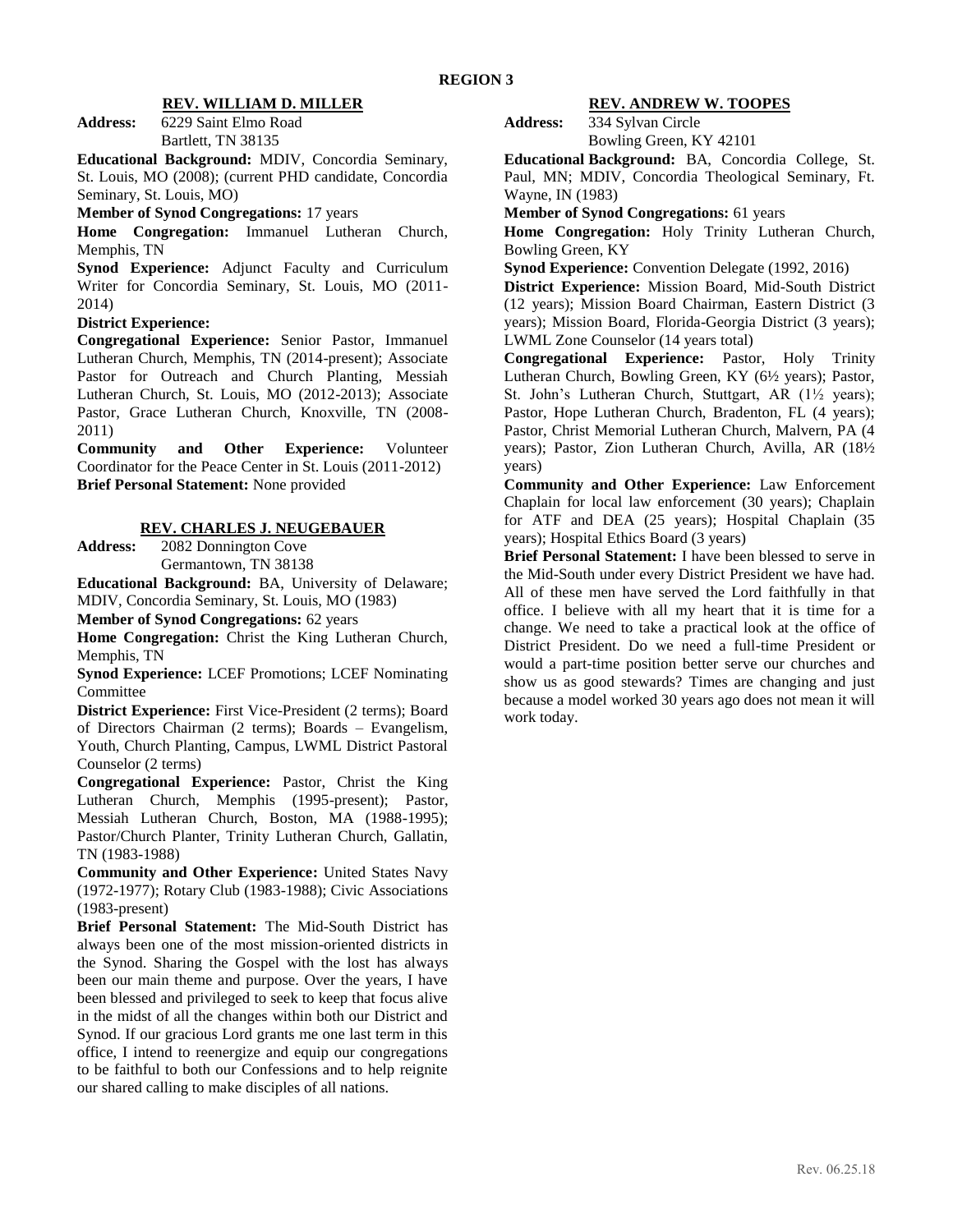### **REV. BARRY C. HILDEBRANDT**

**Address:** 16 Johnson Boulevard Chattanooga, TN 37415

**Educational Background:** AA, Concordia College, Austin, TX; Bachelor of Arts & Science, University of Texas (Austin) (1969); MDIV, Concordia Seminary, St. Louis, MO (1973)

**Member of Synod Congregations:** 71 years (57 years since my confirmation)

**Home Congregation:** Cross of Christ Lutheran Church, Chattanooga, TN

**Synod Experience:** P.A.L.S. (1998-present); Convention Delegate & Floor Committee Member (Pittsburgh, St. Louis, Houston)

**District Experience:** Regional Vice-President (2006- 2012); Circuit Counselor (1998-2006)

**Congregational Experience:** Pastor, Cross of Christ Lutheran Church, Chattanooga, TN (1994-present); Vicarage Supervisor (2003-2009); Long-Range Planning Committee Member (2000-2002)

**Community and Other Experience:** Member & Previous Chairman of Chattanooga Endeavors (Prison Ministry) Board of Directors (1996-present)

**Brief Personal Statement:** As a previous Circuit Counselor and Regional Vice-President, I was honored to serve in these two capacities and thoroughly enjoyed my involvement in District work. Both experiences put me together with wonderful pastors and fellow servants who had a real heart and dedication to our Savior's mission. It was easy and exciting to see the Holy Spirit's presence in their lives as we together focused on supporting existing ministries and pursuing new outreach opportunities. My prayer is that our District will continue to explore new mission ventures in the years ahead and that our Lord will bless us in these efforts.

### **REV. PAUL E. KRITSCH**

**Address:** 400 Fishers Loop

Sharps Chapel, TN 37866

**Educational Background:** BA, Concordia Senior College, Ft. Wayne, IN (1969); MDIV, Concordia Seminary, St. Louis, MO (1973)

**Member of Synod Congregations:** 71 years

**Home Congregation:** Chapel of the Good Shepherd Lutheran Church, Sharps Chapel, TN

#### **Synod Experience:**

**District Experience:** New Jersey District: First VP (2010- 2012); Leaders & Learners Biblical Hermeneutics Instructor (2000-2012); Third VP (2004-2007); Circuit Counselor (1995-2004); Missions Committee (1988-1995); Slovak District (SELC): Circuit Counselor (1980-1988)

**Congregational Experience:** Pastor (45 years): Chapel of the Good Shepherd Lutheran Church, Sharps Chapel, TN (2015-present); Redeemer Lutheran Church & School, Westfield, NJ (1988-2013); St. Paul Church & School,

Westport, CT (1977-1988); Christ Lutheran Church, Aurora, Ontario, Canada (1973-1977)

**Community and Other Experience:** Second Harvest Food Distributions, Diapers & Baby Food Collections, Union County Christmas Charities, Thanksgiving Food Baskets, Patriot Day Dinners, Neighborhood Bible Breakfast (2015-present); Sunset Bay Scholarship Committee, Chairman (2018-present)

**Brief Personal Statement:** My first District President told me that each pastor should be willing to serve the larger church. Since then, I have sought to serve my districts by volunteering to serve on committees and as an elected officer. There are so many people in the Mid-South who need the Gospel. It would be an honor to serve alongside our District President who seeks to support and encourage congregations of all sizes from the smallest to the largest in every location from urban to rural.

#### **REV. GILBERT H. PINGEL (EM)**

**Address:** 8106 Carriage Crossing Chattanooga, TN 37421

**Educational Background:** BA; MDIV, Concordia Seminary, St. Louis, MO (1965); Graduate, U.S. Army Command & Staff College, and U.S. Army War College

**Member of Synod Congregations:** 79 years

**Home Congregation:** First Lutheran Church, Chattanooga, TN

**Synod Experience:** Under Call by LCMS to serve on active duty U.S. Army Chaplain (1974-2002)

**District Experience:** Circuit Counselor/Visitor (2006 present); Consecrated Stewards leader (2009-present)

**Congregational Experience:** Vacancy Pastor, First Lutheran Church, Chattanooga, TN (2015-2017); Vacancy Pastor, Good Shepherd Lutheran Church, Chattanooga, TN (2012-2013); Pastor, First Lutheran Church, Chattanooga, TN (2002-2008); Pastor, St. Paul Lutheran Church, Elizabeth, IL (1965-1973)

**Community and Other Experience:** President & Board Member U.S. Army Chaplain Corps Regimental Association (2012-present); Thrivent Chapter Officer (2008-2017)

**Brief Personal Statement:** I have always been open to serving the Lord and His Church where He leads me. The proclamation and sharing of God's forgiving love in the crucified, resurrected, and ascended Lord Jesus Christ is of eternal importance. If I can be of service to the Mid-South District and its congregations in fulfilling the Great Commission, I am willing to serve.